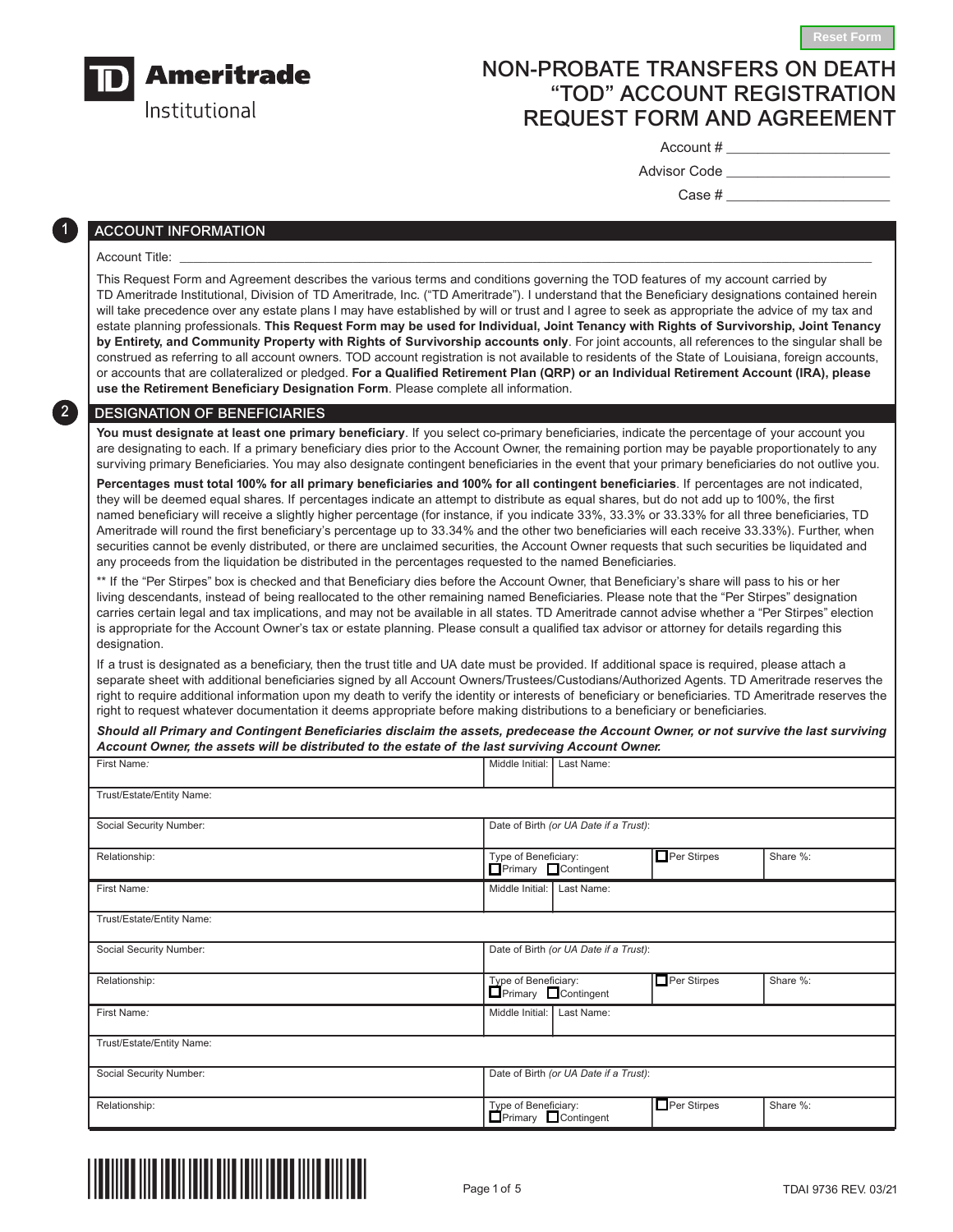| First Name:                                                                                                                                                                                                                                                                                                                                                                                                                                                                                                                                                                                                                                                                                                                                                                                                                                                                                                                                                                                                                                             |                                                                                               |            |                                        | Middle Initial: I Last Name:                                         |                    |                     |  |  |  |
|---------------------------------------------------------------------------------------------------------------------------------------------------------------------------------------------------------------------------------------------------------------------------------------------------------------------------------------------------------------------------------------------------------------------------------------------------------------------------------------------------------------------------------------------------------------------------------------------------------------------------------------------------------------------------------------------------------------------------------------------------------------------------------------------------------------------------------------------------------------------------------------------------------------------------------------------------------------------------------------------------------------------------------------------------------|-----------------------------------------------------------------------------------------------|------------|----------------------------------------|----------------------------------------------------------------------|--------------------|---------------------|--|--|--|
| Trust/Estate/Entity Name:                                                                                                                                                                                                                                                                                                                                                                                                                                                                                                                                                                                                                                                                                                                                                                                                                                                                                                                                                                                                                               |                                                                                               |            |                                        |                                                                      |                    |                     |  |  |  |
| Social Security Number:                                                                                                                                                                                                                                                                                                                                                                                                                                                                                                                                                                                                                                                                                                                                                                                                                                                                                                                                                                                                                                 |                                                                                               |            | Date of Birth (or UA Date if a Trust): |                                                                      |                    |                     |  |  |  |
| Relationship:                                                                                                                                                                                                                                                                                                                                                                                                                                                                                                                                                                                                                                                                                                                                                                                                                                                                                                                                                                                                                                           |                                                                                               |            | Type of Beneficiary:                   | Primary Contingent                                                   | Per Stirpes        | Share %:            |  |  |  |
| First Name:                                                                                                                                                                                                                                                                                                                                                                                                                                                                                                                                                                                                                                                                                                                                                                                                                                                                                                                                                                                                                                             |                                                                                               |            |                                        | Middle Initial: Last Name:                                           |                    |                     |  |  |  |
| Trust/Estate/Entity Name:                                                                                                                                                                                                                                                                                                                                                                                                                                                                                                                                                                                                                                                                                                                                                                                                                                                                                                                                                                                                                               |                                                                                               |            |                                        |                                                                      |                    |                     |  |  |  |
| Social Security Number:                                                                                                                                                                                                                                                                                                                                                                                                                                                                                                                                                                                                                                                                                                                                                                                                                                                                                                                                                                                                                                 |                                                                                               |            | Date of Birth (or UA Date if a Trust): |                                                                      |                    |                     |  |  |  |
| Relationship:                                                                                                                                                                                                                                                                                                                                                                                                                                                                                                                                                                                                                                                                                                                                                                                                                                                                                                                                                                                                                                           |                                                                                               |            | Type of Beneficiary:                   | Primary Contingent                                                   | $\Box$ Per Stirpes | Share %:            |  |  |  |
| First Name:                                                                                                                                                                                                                                                                                                                                                                                                                                                                                                                                                                                                                                                                                                                                                                                                                                                                                                                                                                                                                                             |                                                                                               |            | Middle Initial: Last Name:             |                                                                      |                    |                     |  |  |  |
| Trust/Estate/Entity Name:                                                                                                                                                                                                                                                                                                                                                                                                                                                                                                                                                                                                                                                                                                                                                                                                                                                                                                                                                                                                                               |                                                                                               |            |                                        |                                                                      |                    |                     |  |  |  |
| Social Security Number:                                                                                                                                                                                                                                                                                                                                                                                                                                                                                                                                                                                                                                                                                                                                                                                                                                                                                                                                                                                                                                 |                                                                                               |            | Date of Birth (or UA Date if a Trust): |                                                                      |                    |                     |  |  |  |
| Relationship:                                                                                                                                                                                                                                                                                                                                                                                                                                                                                                                                                                                                                                                                                                                                                                                                                                                                                                                                                                                                                                           |                                                                                               |            |                                        | Per Stirpes<br>Type of Beneficiary:<br>Primary Contingent            |                    | Share %:            |  |  |  |
|                                                                                                                                                                                                                                                                                                                                                                                                                                                                                                                                                                                                                                                                                                                                                                                                                                                                                                                                                                                                                                                         | □ I have attached a separate sheet with additional beneficiaries signed by the account owner. |            |                                        |                                                                      |                    |                     |  |  |  |
| DIRECTIONS FOR DISTRIBUTION OF ASSETS TO MINOR BENEFICIARIES                                                                                                                                                                                                                                                                                                                                                                                                                                                                                                                                                                                                                                                                                                                                                                                                                                                                                                                                                                                            |                                                                                               |            |                                        |                                                                      |                    |                     |  |  |  |
| Please transfer any minor's assets to a Custodial account at TD Ameritrade, managed by the custodian(s) designated below. In each instance that<br>the assets pass to the designated custodian as the custodian for the designated minor, the assets shall be transferred under the Uniform Transfer to<br>Minors Act (UTMA), or the Uniform Gifts to Minors Act (UGMA), or any other similar statute in effect as specified below.<br>I understand and accept that a court-appointed guardian may have to be appointed to manage the minor's assets under ongoing court<br>supervision if I do not designate a custodian below.<br>Note: Only one custodian can be named per minor beneficiary. If multiple custodians are listed for the same beneficiary, the first named<br>custodian will be added.<br>*Minors must be designated in Section 2 to be added to the account.                                                                                                                                                                         |                                                                                               |            |                                        |                                                                      |                    |                     |  |  |  |
| Custodian's First Name:                                                                                                                                                                                                                                                                                                                                                                                                                                                                                                                                                                                                                                                                                                                                                                                                                                                                                                                                                                                                                                 | Middle Initial:                                                                               | Last Name: |                                        | UTMA/UGMA State of:<br>As custodian for (name of minor beneficiary): |                    |                     |  |  |  |
| Custodian's First Name:                                                                                                                                                                                                                                                                                                                                                                                                                                                                                                                                                                                                                                                                                                                                                                                                                                                                                                                                                                                                                                 | Middle Initial:                                                                               | Last Name: |                                        | As custodian for (name of minor beneficiary):                        |                    | UTMA/UGMA State of: |  |  |  |
|                                                                                                                                                                                                                                                                                                                                                                                                                                                                                                                                                                                                                                                                                                                                                                                                                                                                                                                                                                                                                                                         | Middle Initial:                                                                               |            |                                        |                                                                      |                    |                     |  |  |  |
| Custodian's First Name:                                                                                                                                                                                                                                                                                                                                                                                                                                                                                                                                                                                                                                                                                                                                                                                                                                                                                                                                                                                                                                 |                                                                                               | Last Name: |                                        | As custodian for (name of minor beneficiary):                        |                    | UTMA/UGMA State of: |  |  |  |
| Custodian's First Name:                                                                                                                                                                                                                                                                                                                                                                                                                                                                                                                                                                                                                                                                                                                                                                                                                                                                                                                                                                                                                                 | Middle Initial:                                                                               | Last Name: |                                        | As custodian for (name of minor beneficiary):                        |                    | UTMA/UGMA State of: |  |  |  |
| <b>SIGNATURES</b>                                                                                                                                                                                                                                                                                                                                                                                                                                                                                                                                                                                                                                                                                                                                                                                                                                                                                                                                                                                                                                       |                                                                                               |            |                                        |                                                                      |                    |                     |  |  |  |
| The Account Owner(s) whose signature appears below hereby requests that TD Ameritrade establish a TOD Account and understands that this<br>TOD Beneficiary Designation is governed by the Transfer on Death Agreement, below, the Client Agreement, and any other applicable written<br>agreements between TD Ameritrade and Account Owner(s). This agreement revokes all prior TOD Beneficiary Designations made in relation to<br>the above-referenced account currently carried by TD Ameritrade. If Account Owner is married and lives in a state with community property<br>statutes and does not designate his/her spouse as the sole primary beneficiary, Account Owner represents and warrants that his/her<br>spouse has consented to such designation. The Account Owner(s) below designates the listed individuals as Beneficiary(ies) of this TOD<br>Account and agrees to be bound to the Terms and Conditions set forth in the Transfer on Death Agreement, below.<br>Attention: This form cannot be signed by a Power of Attorney (POA). |                                                                                               |            |                                        |                                                                      |                    |                     |  |  |  |
| Account Co-Owner's Printed Name: <u>Communication</u> Control and Control of Control and Control and Control and Control and Control and Control and Control and Control and Control and Control and Control and Control and Contro                                                                                                                                                                                                                                                                                                                                                                                                                                                                                                                                                                                                                                                                                                                                                                                                                     |                                                                                               |            |                                        |                                                                      |                    |                     |  |  |  |
|                                                                                                                                                                                                                                                                                                                                                                                                                                                                                                                                                                                                                                                                                                                                                                                                                                                                                                                                                                                                                                                         |                                                                                               |            |                                        |                                                                      |                    |                     |  |  |  |
|                                                                                                                                                                                                                                                                                                                                                                                                                                                                                                                                                                                                                                                                                                                                                                                                                                                                                                                                                                                                                                                         |                                                                                               |            |                                        |                                                                      |                    |                     |  |  |  |

8

4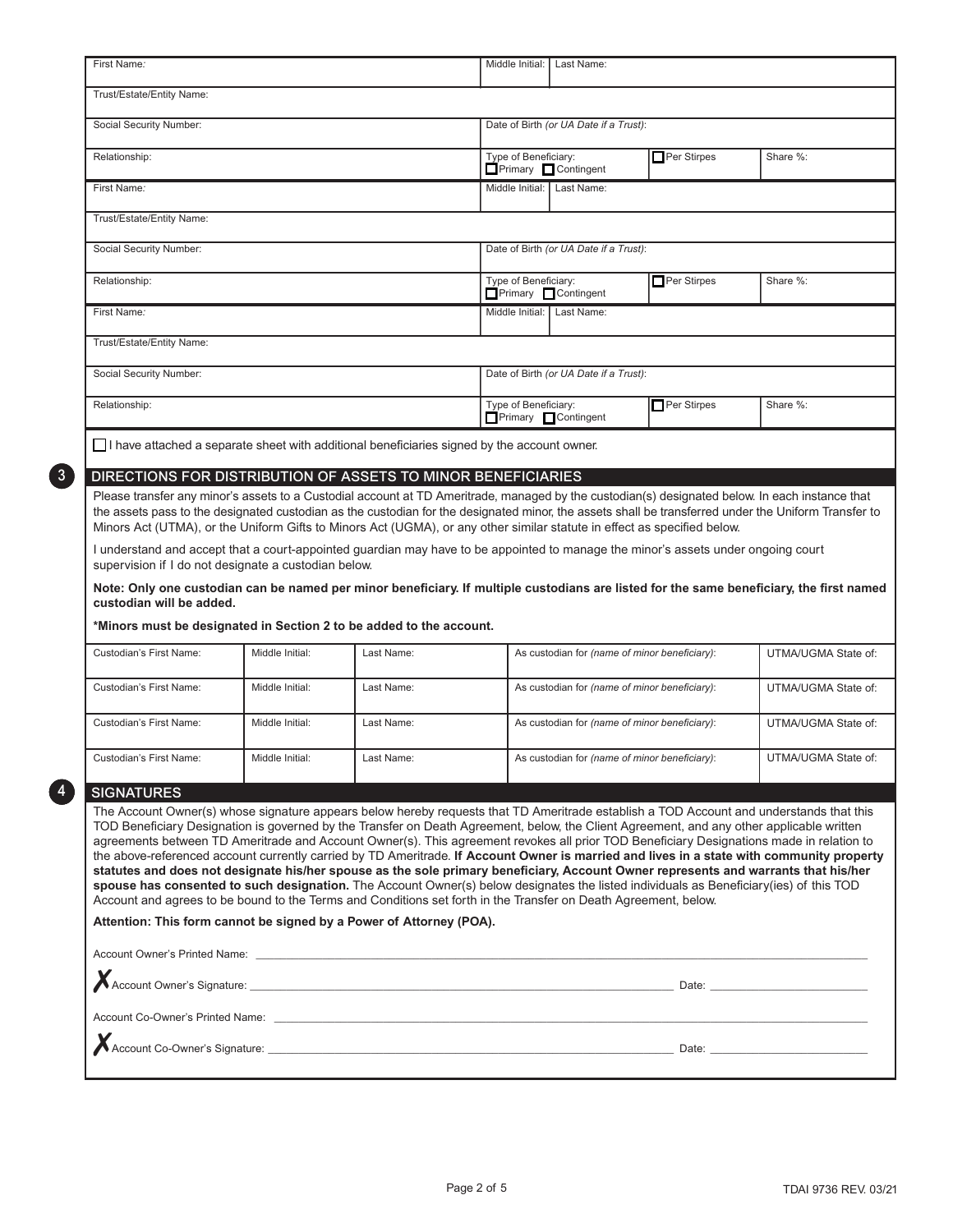

## **TRANSFER ON DEATH AGREEMENT**

**Notice: All TOD Accounts are subject to receipt and acceptance by TD Ameritrade Institutional, Division of TD Ameritrade, Inc. and TD Ameritrade Clearing, Inc. (collectively "TD Ameritrade"). No TOD designation will be effected until all required documentation is received and accepted.**

## **Establishing a Transfer on Death Account**

The Account Owner(s) hereby request that TD Ameritrade establish a Transfer on Death Account ("TOD Account"); and in consideration for this action agrees that this Transfer on Death Beneficiary Agreement ("TOD Agreement"), in addition to the Client Agreement, and any other applicable written agreements between TD Ameritrade and Account Owner(s), shall govern each TOD Account. In addition, the TOD Account is subject to the rules of the Securities Transfer Association (STA). Unless otherwise defined, capitalized terms in this TOD Agreement have the same meanings as in the Client Agreement.

## **Eligibility/Limited Availability**

Eligible account types include Individual, Joint Tenants with Rights of Survivorship, Tenants by the Entirety, and Community Property with Rights of Survivorship. TOD designations are not available to residents of the State of Louisiana. If at any point, the TOD Account becomes ineligible, this TOD Agreement will terminate immediately, all TOD beneficiary designations will be void, and the assets in the TOD Account ("TOD Account Assets") will be paid to the Account Owner's Estate.

#### **Designation of Beneficiaries**

Beneficiaries must be designated in writing on the attached Transfer on Death Beneficiary Designation Form ("TOD Form"). If all designated Beneficiaries predecease the Account Owner (or, in the case of a trust, corporation, or other Beneficiary entity, if it has terminated, been dissolved, or otherwise ceased to exist prior to the death of the Account Owner), the TOD Account Assets will become part of the Account Owner's Estate. If a Beneficiary survives the Account Owner, but is not alive at the time of the transfer of TOD Account Assets, the TOD Account Assets will become part of the estate of the Beneficiary. If it cannot be determined whether a Beneficiary survived the Account Owner by 120 hours, the Beneficiary will be deemed not to have survived the Account Owner.

Only Beneficiaries identified by name will share in the TOD Account Assets unless the Account Owner elects to designate a per stirpes distribution by checking the appropriate box in the Designation of Beneficiaries section of the TOD Form. The term "per stirpes" shall mean the following: if any primary or contingent Beneficiary, as applicable, does not survive the Account Owner, but leaves surviving descendants, any share otherwise payable to such Beneficiary shall instead be paid to such Beneficiary's surviving descendants by right of representation.

No guardian, conservator, attorney-in-fact, or other agent of the Account Owner may establish or change any Beneficiary of a TOD Account on behalf of their principal or ward. TD Ameritrade will only establish or change a Beneficiary of a TOD Account upon the written request of the Account Owner or upon the order of a court of competent jurisdiction.

#### **Changes to and Revocation of Beneficiary Designations**

Account Owner may make a change of designation of Beneficiary(ies) by completing a new TOD Beneficiary Designation Form. The execution and acceptance of a new TOD Beneficiary Designation Form automatically revokes all prior Beneficiary designations. Changes in the relationship between the Account Owner and designated Beneficiary (such as, marriage, divorce, or adoption) will not automatically add or revoke Beneficiary designations. For example, if an Account Owner designated a spouse as Beneficiary and they were subsequently divorced, the former spouse will remain Beneficiary on the Account unless the Account Owner submits a new Beneficiary designation to TD Ameritrade.

Account Owner may revoke a designation of Beneficiary(ies) by delivering an instruction letter signed by all Account Owners to TD Ameritrade. If this Agreement is established under Joint Tenants with Rights of Survivorship or Community Property with Rights of Survivorship, upon the death of one of the Account Owners, ownership shall pass to the surviving Account Owner and TD Ameritrade may follow the instructions of the surviving Account Owner to revoke or change a beneficiary designation.

## **Payment on Death**

Upon the death of the Account Owner, the Beneficiary or Beneficiaries assume control of the TOD Account Assets even if the Account Owner's will, trust, or other instrument provides for a contrary or inconsistent disposition.

Account Owner specifically directs TD Ameritrade to make the TOD distribution in accordance with this Agreement and the last executed and accepted TOD Beneficiary Designation Form. Account Owner desires that upon the death of the Account Owner, the TOD Account Assets shall be transferred to the Beneficiary or Beneficiaries (except those Beneficiaries who predeceased the Account Owner, and except those Beneficiaries who disclaim their proportionate share of the TOD Account Assets) in equal shares unless different percentages of distribution are expressly indicated on the TOD Beneficiary Designation Form. Account Owner understands that the nonprobate features of the TOD Account apply only to eligible assets held in the TOD Account at the time of death of the last surviving Account Owner. Further, when securities cannot be evenly distributed, or there are unclaimed securities, the Account Owner requests that such securities be liquidated and any proceeds from the liquidation be distributed in the percentages requested to the named Beneficiaries. TD Ameritrade reserves the right to liquidate any outstanding security subject to expiration or leveraged securities positions before transfer to a Beneficiary, and any margin or other indebtedness of Account Owner must be satisfied prior to a transfer of TOD Account Assets unless otherwise agreed to by TD Ameritrade.

With respect to securities in the TOD Account, TD Ameritrade shall not be responsible to any Beneficiary for dividends, interest, or other distributions paid after the death of the Account Owner, but before reregistration of the securities or securities account in the name of the Beneficiary. Should TD Ameritrade receive notice of the death of the Account Owner, TD Ameritrade has no obligation to (a) verify the Account Owner's death or the Account Owner's marital status at the time of death of the Account Owner, (b) locate the Beneficiary, (c) notify any person of any transfer of the TOD Account Assets, or (d) independently verify any information submitted. Because it is the Beneficiary's responsibility to initiate transfer of the TOD Account Assets, TD Ameritrade is expressly not liable for any loss that could occur following the death of the Account Owner and prior to proof of Beneficiary's entitlement to the TOD Account Assets and the transfer thereof. The estate of the Account Owner shall be liable for any net debit balance or loss in the TOD Account in any way resulting from the completion of transactions initiated prior to the receipt by TD Ameritrade of written notice of the death of the Account Owner.

TD Ameritrade is authorized to rely on any representation of facts made by the Account Owner(s), the personal representative of the estate of the Account Owner, any Beneficiary, or any other person or source deemed appropriate by TD Ameritrade in determining the identity of unnamed Beneficiaries.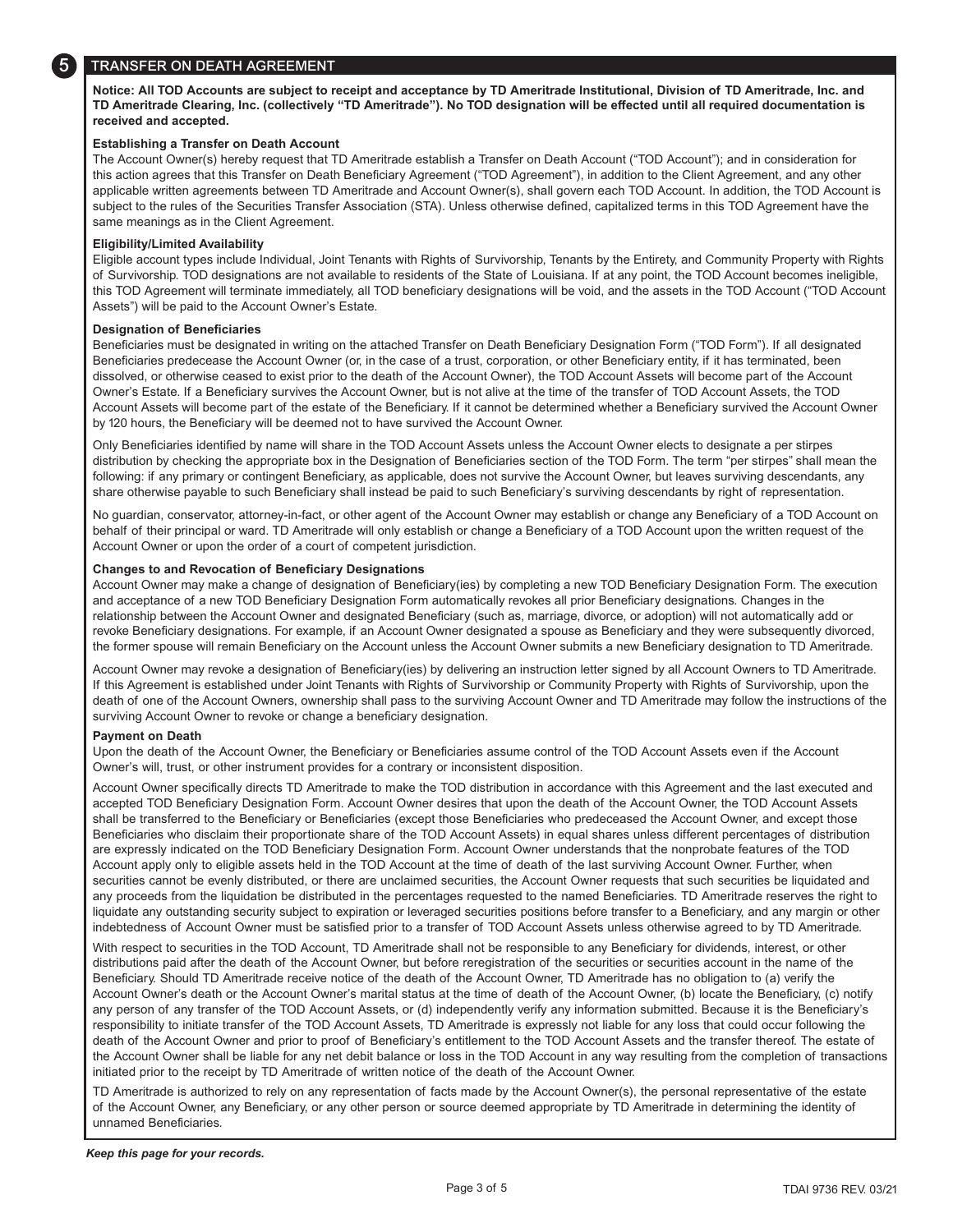Should a Beneficiary disclaim his/her share of the TOD Account Assets, in whole or in part, then the disclaimed TOD Account Assets shall be transferred to the other designated Beneficiaries according to their respective percentage designations. Should all Beneficiaries disclaim the TOD Account Assets, the property disclaimed shall become part of the Account Owner's Estate.

Account Owner, his or her estate, and his or her successors-in-interest, including all Beneficiaries, further understand and agree that, notwithstanding the above and any information or instructions provided by such persons or sources, TD Ameritrade may, in its sole discretion, require additional documentation, consult with counsel, or institute legal proceedings in order to determine the proper identity of Beneficiaries, all of which shall be at the expense of the TOD Account. In the event that TD Ameritrade is unable to identify the Beneficiaries from the documents provided, the TOD Account Assets will become part of the Account Owner's Estate. In case of a dispute concerning transfer between or among the Beneficiary or Beneficiaries, the Account Owner's Estate, or the Account Owner's surviving spouse, heirs, creditors, representatives, or any other person or entity, TD Ameritrade may require the parties in interest to arrive at a final resolution by adjudication, arbitration, or other method acceptable to TD Ameritrade, prior to transferring any TOD Account Assets. TD Ameritrade, in its sole discretion, may at any time suspend all activity in, or distributions from, the TOD Account pending instructions from a court or arbitration forum of competent jurisdiction.

## **Payments to Minors and Incapacitated Beneficiaries**

If the Account Owner designates a minor Beneficiary then the Account Owner must designate a custodian under the Uniform Transfer to Minors Act (UTMA) or Uniform Gifts to Minors Act (UGMA). If the Account Owner does not designate a custodian for a minor Beneficiary, or if the designated custodian is unable or unwilling to serve, TD Ameritrade may permit a parent or legal guardian of the minor Beneficiary to designate a new custodian, or alternatively, TD Ameritrade may distribute the TOD Account Assets to a court-appointed guardian or conservator of the minor Beneficiary.

If, at the time of the Account Owner's death, the Beneficiary is an incapacitated adult who is represented by a duly appointed guardian, conservator, or custodian ("Beneficiary's Nominee"), TD Ameritrade may distribute the TOD Account Assets to the Beneficiary's Nominee and be fully released thereby. If, after a reasonable time following the death of the Account Owner, no Beneficiary's Nominee or appropriate substitute has accepted the TOD Account Assets, TD Ameritrade may distribute the TOD Account Assets to the Account Owner's Estate and be released thereby.

#### **Suitability**

Account Owner acknowledges that the features of a TOD Account contain certain legal and tax implications. TD Ameritrade cannot advise whether the TOD designation is or is not appropriate for the Account Owner's tax or estate planning. By signing this Agreement, Account Owner(s) acknowledges that neither TD Ameritrade nor any of its employees or representatives has furnished such advice.

#### **Indemnity**

The Account Owner, his or her estate, and his or her successors-in-interest, including all Beneficiaries, shall fully indemnify and hold harmless TD Ameritrade, its agents, affiliates, control persons, successors, and assigns and their directors, officers, employees, and agents from and against all claims, actions, costs, and liabilities, including attorneys' fees, by or to any person or entity, including any Beneficiary, any creditor of the Account Owner, the estate of the Account Owner and the Account Owner's heirs, successors, and assigns, arising out of or relating to:

- Any conflicting designation of Beneficiary under the Agreement made in the Account Owner's will, revocable living trust, or any other instrument.
- Any written change of Beneficiaries that the Account Owner has made that has not been accepted by TD Ameritrade as provided herein.
- Any other action taken by TD Ameritrade in opening and maintaining an account under the Agreement, registering assets in the name of the account and completing transfers from the account upon the Transfer Date, including, but not limited to, TD Ameritrade's reliance on individuals named in this Agreement.

This indemnity shall include but not be limited to claims by any person, taxing authority, or entity in relation to the TOD Account Assets either prior or subsequent to their distribution to the designated TOD Beneficiary or Beneficiaries. TD Ameritrade shall be entitled to recover the full amount of this indemnity from the assets of the TOD Account or any other accounts maintained by the Account Owner at TD Ameritrade prior to any distribution or transfer.

## **Governing Law**

The Agreement and its provisions are effective immediately upon TD Ameritrade's receipt and acceptance of the Agreement as provided herein. The Agreement, and the duties and obligations of TD Ameritrade under the Agreement, shall be construed, administered, and enforced according to the laws of the State of Nebraska, except as superseded by federal law or statute, as applied to contracts entered into and completely performed within said state, shall inure to the benefit of TD Ameritrade's successors and assigns, whether by merger, consolidation, or otherwise, and shall be binding upon the heirs, personal representatives, successors, and assigns of the Account Owner, and the Beneficiaries designated by the Account Owner. By executing this Agreement, Account Owner(s) consents to the jurisdiction of and venue within the State of Nebraska for all disputes arising out of or relating to the execution and operation of this Agreement.

#### **Additional Provisions**

- TD Ameritrade reserves the right to refuse to accept or renew this Agreement and may terminate it at any time in its sole discretion and for any reason.
- If any provision hereof is or at any time should become inconsistent with any present or future law, rule, or regulation of any securities or commodities exchange or of any state or other sovereign government or an agency or regulatory body thereof, and if any of these entities have jurisdiction over the subject matter of this Agreement, said provision shall be deemed to be superseded or modified to conform to such law, rule, or regulation, but in all other respects the Agreement shall continue and remain in full force and effect.
- No failure to exercise, nor any delay in exercising, on the part of TD Ameritrade, any right or remedy hereunder shall operate as a waiver thereof, nor shall any single or partial exercise of any right or remedy prevent any further or other exercise thereof or the exercise of any other right or remedy. The rights and remedies herein provided are cumulative and not exclusive of any rights or remedies provided by law.

#### *Keep this page for your records.*